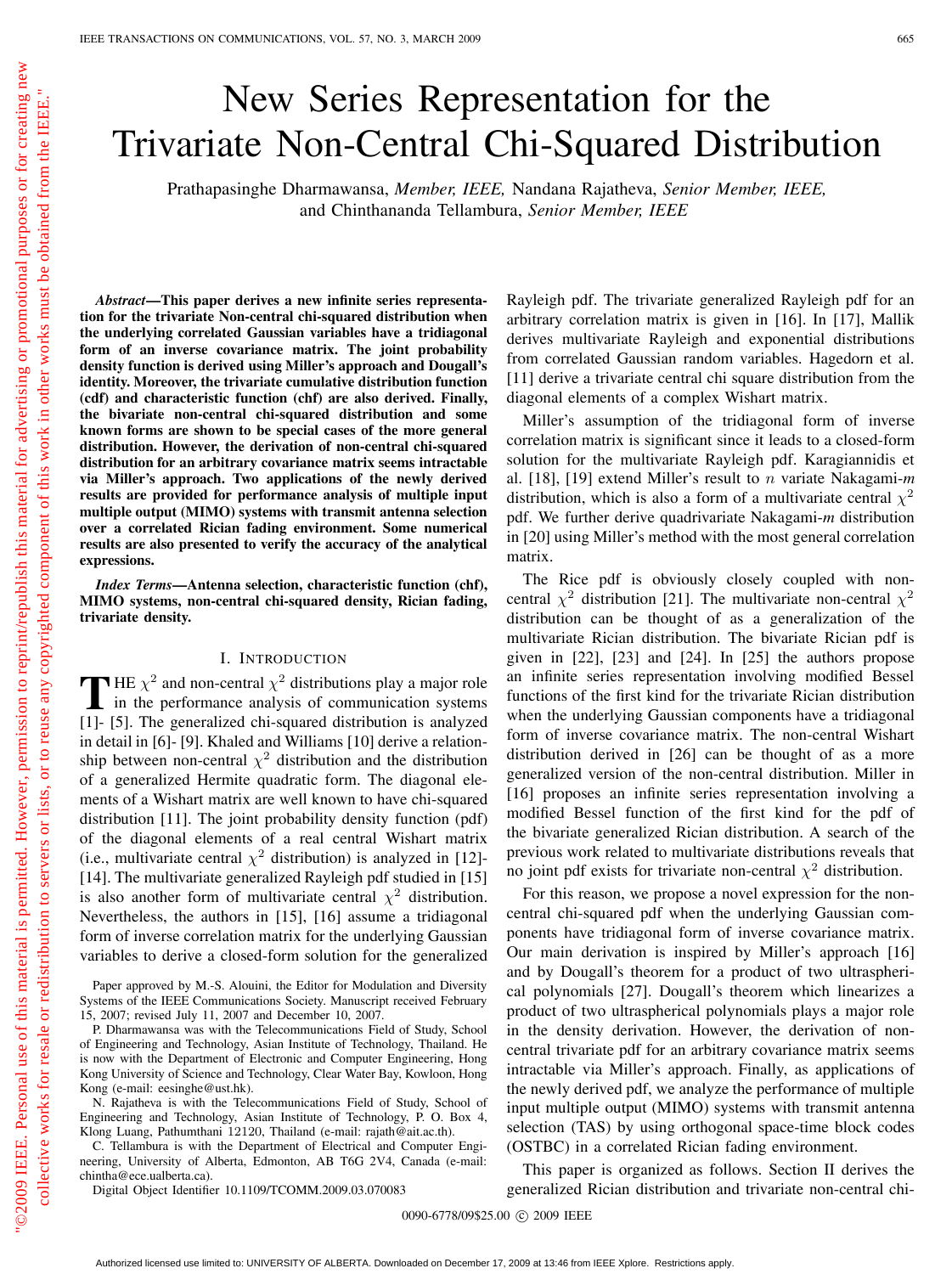squared distribution. Several simplifications related to previously known results are also discussed there. Section III deals with the derivation of cdf and chf with some simplifications. Applications of the pdf for MIMO systems with TAS are discussed in section IV. Section V concludes the paper.

## II. DERIVATION OF TRIVARIATE NON-CENTRAL  $\chi^2$ **DISTRIBUTION**

Let  $\{X_1, X_2, X_3\}$  be three nonzero mean Gaussian vectors with  $E(\mathbf{X}_i) = \mathbf{a}$  and  $\mathbf{X}_i = (x_{1i} x_{2i} \dots x_{ni})^T$  for all<br>  $1 \leq i \leq 3$ . Here  $\mathbf{a} = (a_i, a_i, a_i)^T$   $E(.)$  represents the  $1 \leq i \leq 3$ . Here,  $\mathbf{a} = (a_1 \ a_2 \ \dots \ a_n)^T$ ,  $E(\cdot)$  represents the mathematical expectation and  $(\cdot)^T$  denotes the transpose of a mathematical expectation, and  $\left(\cdot\right)^T$  denotes the transpose of a<br>matrix Let  $\mathbf{V} = (x_1, x_2, x_3)$ ,  $1 \le i \le n$  be independent matrix. Let  $\mathbf{V}_j = (x_{j1} \ x_{j2} \ x_{j3}), 1 \leq j \leq n$  be independent four-dimensional nonzero mean Gaussian vectors composed of the jth components of  $X_i$ . In this display, the columns are the n-dimensional Gaussian vectors

$$
\begin{array}{c|ccccc}\n & X_1 & X_2 & X_3 \\
\hline\nV_1 & x_{11} & x_{12} & x_{13} \\
V_2 & x_{21} & x_{22} & x_{23} \\
\vdots & \vdots & \ddots & \vdots \\
V_n & x_{n,1} & x_{n,2} & x_{n,3}\n\end{array} (1)
$$

and the rows  $V_j$  are independent from each other and have an identical covariance matrix **<sup>M</sup>**3. The inverse covariance matrix of  $V_i$  is

$$
\mathbf{W}_3 = \mathbf{M}_3^{-1} = \begin{pmatrix} w_{11} & w_{12} & w_{13} \\ w_{12} & w_{22} & w_{23} \\ w_{13} & w_{23} & w_{33} \end{pmatrix} . \tag{2}
$$

The derivation of the joint pdf is analytically resolvable with Miller's approach if one or more off-diagonal elements of **<sup>W</sup>**3 are zero. The most general such realization is the **tridiagonal form of a matrix or in other words,**  $w_{13} = 0$ **.** The exponential type covariance matrix is well known to give a tridiagonal form of inverse matrix [28]. This assumption is common for all the multivariate derivations given in [15], [18], [19].

The amplitudes  $s_i = |\mathbf{X}_i|$  ( $1 \leq i \leq 3$ ), being the square root of the sum of the squares of  $n$  nonzero mean independent Gaussian random variables, are generalized Rician random variables. Here, |·| denotes the norm of a column vector. The joint pdf of  $\{X_1, X_2, X_3\}$  is clearly given by

$$
f(\mathbf{X}_1, \mathbf{X}_2, \mathbf{X}_3) = \prod_{j=1}^n f(\mathbf{V}_j)
$$
  
=  $\frac{W_3^{\frac{n}{2}}}{(2\pi)^{\frac{3n}{2}}} \exp\left\{-\frac{1}{2} \sum_{j=1}^n (\mathbf{V}_j - a_j \mathbf{1}_3) \mathbf{W}_3 (\mathbf{V}_j - a_j \mathbf{1}_3)^T\right\}$  (3)

where  $\mathbf{1}_3 = (1\ 1\ 1)$  and  $W_3$  denotes the determinant of square matrix **W**. Expanding the quadratic form in (3) and replacing the  $V_j$ 's by  $X_i$  (see the display in (1)), we find that

$$
f(\mathbf{X}_1, \mathbf{X}_2, \mathbf{X}_3) = \frac{W_3^{\frac{n}{2}}}{(2\pi)^{\frac{3n}{2}}} \exp\left\{-\frac{1}{2} \left(\sum_{i=0}^3 w_{ii} s_i^2 + w_4 a^2\right)\right\}
$$

$$
\times \exp\left\{\mathbf{X}_1^T \left(w_1 \mathbf{a} - w_{12} \mathbf{X}_2\right)\right\} \exp\left(w_2 \mathbf{X}_2^T \mathbf{a}\right)
$$

$$
\times \exp\left\{\mathbf{X}_3^T \left(w_3 \mathbf{a} - w_{23} \mathbf{X}_2\right)\right\}
$$
(4)

where  $a^2 = |\mathbf{a}|^2$ ,  $w_1 = w_{11} + w_{12}$ ,  $w_2 = w_{12} + w_{23} + w_{24}$ <br>was  $w_2 = w_{12} + w_{23} + w_{24} + w_{34} + w_{45}$ . From this  $w_{22}, w_3 = w_{23} + w_{33}$ , and  $w_4 = w_1 + w_2 + w_3$ . From this pdf (4), we need to integrate out  $X_i$ ,  $1 \leq i \leq 3$ , subject to the constraints  $s_i = |\mathbf{X}_i|$ , which will yield the joint pdf of correlated generalized Rician variables  $\{s_1, s_2, s_3\}$  [16]. Now, the joint pdf can be written as

$$
f(s_1, s_2, s_3) = \frac{W_3^{\frac{n}{2}}}{(2\pi)^{\frac{3n}{2}}} \exp\left\{-\frac{1}{2}\left(\sum_{i=1}^3 w_{ii}s_i^2 + w_4 a^2\right)\right\}
$$

$$
\times \int_{|\mathbf{X}_1| = s_1} \exp\left\{\mathbf{X}_1^T (w_1 \mathbf{a} - w_{12} \mathbf{X}_2)\right\} d\sigma_{x_1}
$$

$$
\times \int_{|\mathbf{X}_3| = s_3} \exp\left\{\mathbf{X}_3^T (w_3 \mathbf{a} - w_{23} \mathbf{X}_2)\right\} d\sigma_{x_3}
$$

$$
\times \int_{|\mathbf{X}_2| = s_2} \exp(w_2 \mathbf{X}_2^T \mathbf{a}) d\sigma_{x_2}, \tag{5}
$$

where  $d\sigma_{x_i}$ ,  $1 \leq i \leq 3$  are the elements of surface area. The first integral in  $(5)$  can be evaluated as  $[16, eq.2.2.9]$ 

$$
\int_{|\mathbf{X}_1| = s_1} \exp \left\{ \mathbf{X}_1^T \left( w_1 \mathbf{a} - w_{12} \mathbf{X}_2 \right) \right\} d\sigma_{x_1}
$$
\n
$$
= \left( 2\pi s_1 \right)^{\frac{n}{2}} \left| w_1 \mathbf{a} - w_{12} \mathbf{X}_2 \right|^{\frac{2-n}{2}} \times I_{\frac{n-2}{2}} \left( s_1 | w_1 \mathbf{a} - w_{12} \mathbf{X}_2 \right| \right), \tag{6}
$$

where  $I_n(z)$  is the *n*th order modified Bessel function of the first kind [29], and the second integral follows the same form. Furthermore, the right side of (6) can be written by using the generalized Neumann addition formula [29] when  $n > 2$  as

$$
(2\pi s_1)^{\frac{n}{2}} |w_1 \mathbf{a} - w_{12} \mathbf{X}_2|^{\frac{2-n}{2}} I_{\frac{n-2}{2}}(s_1 | w_1 \mathbf{a} - w_{12} \mathbf{X}_2)
$$
  
= 
$$
\frac{(2\pi s_1)^{\frac{n}{2}} 2^{\frac{n-2}{2}} \Gamma(\frac{n-2}{2}) s_1}{(w_1 w_{12} a s_2)^{\frac{n-2}{2}}} \sum_{k=0}^{\infty} (-1)^k \nu_k
$$

$$
\times I_{\nu_k} (aw_1 s_1) I_{\nu_k} (w_{12} s_1 s_2) C_k^{\frac{n-2}{2}}(\cos \theta)
$$

where  $\nu_k = \frac{n}{2} + k - 1$ ,  $\Gamma(z) = \int_0^\infty t^{z-1} \exp(-t)$ ,  $z > 0$  is the Gamma function [30]  $C^{\lambda}(z)$  denotes the ultraspherical the Gamma function [30],  $C_n^{\lambda}(z)$  denotes the ultraspherical<br>polynomials [30] defined as polynomials [30] defined as

$$
(1 - 2xr + r2)- $\lambda$  = \sum_{n=0}^{\infty} C_n^{\lambda}(z)r^n, \qquad \lambda > -\frac{1}{2}
$$

$$
f(s_1, s_2, s_3) = \frac{W_3^{\frac{n}{2}} 2^{n-2} \Gamma^2 \left(\frac{n-2}{2}\right) s_1 s_3}{(2\pi)^{\frac{n}{2}} \left(w_1 w_{12} w_{23} w_3\right)^{\frac{n-2}{2}} (as_2)^{n-2}} \exp\left\{-\frac{1}{2} \left(\sum_{i=1}^3 w_{ii} s_i^2 + w_4 a^2\right)\right\} \sum_{k=0}^\infty \sum_{l=0}^\infty (-1)^{k+l} \nu_k \nu_l I_{\nu_k} \left(aw_1 s_1\right)
$$
  
\n
$$
I_{\nu_k} \left(w_{12} s_1 s_2\right) I_{\nu_l} \left(aw_3 s_3\right) I_{\nu_l} \left(w_{23} s_2 s_3\right) \int_{|\mathbf{X}_2| = s_2} \exp\left(w_2 \mathbf{X}_2^T \mathbf{a}\right) C_k^{\frac{n-2}{2}} \left(\cos \theta\right) C_l^{\frac{n-2}{2}} \left(\cos \theta\right) d\sigma_{x_2}.
$$
\n(8)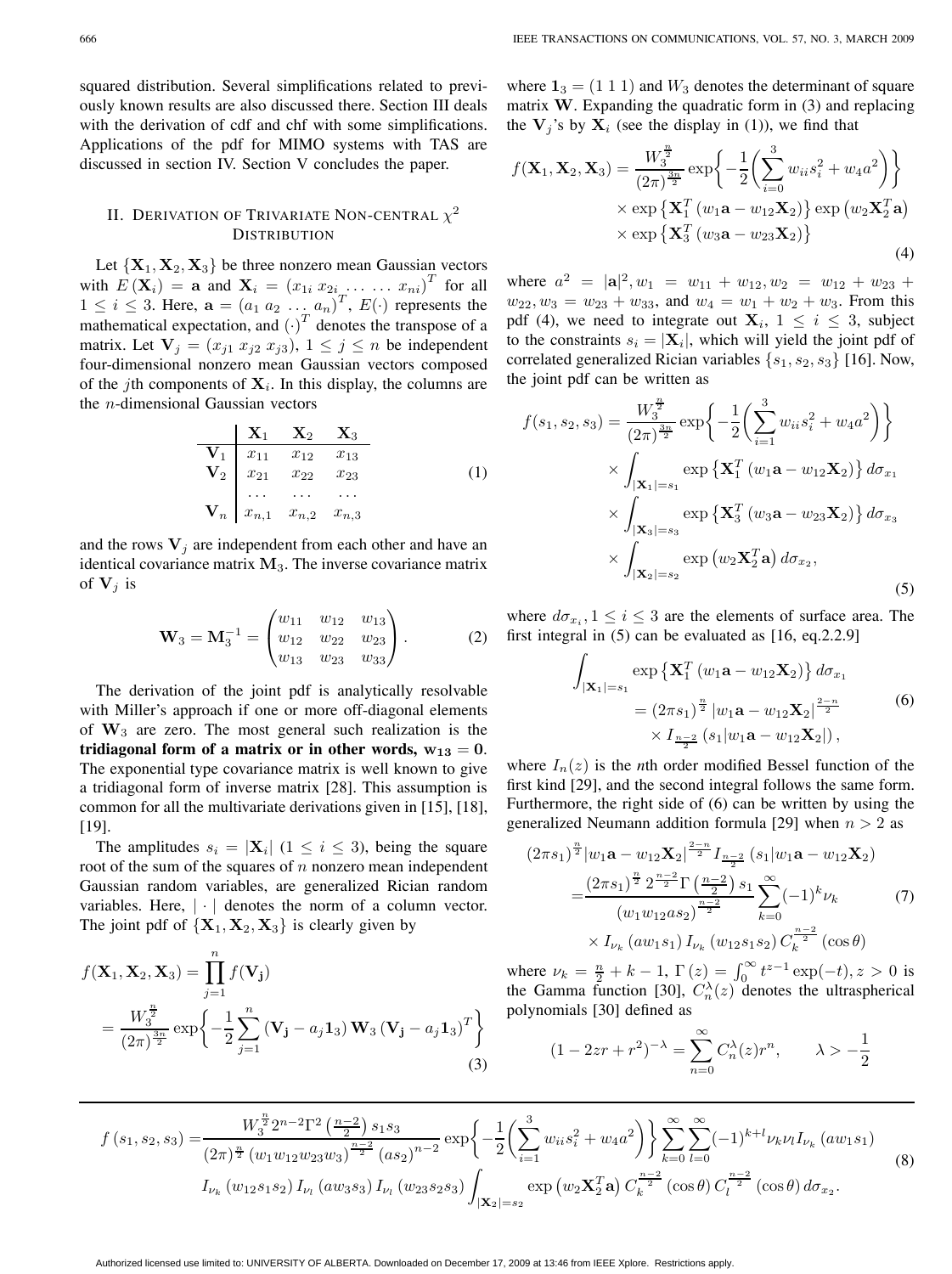and  $\theta$  is the angle between the vectors **a** and  $X_2$ . Following (7), (5) can be written as given at the bottom of the previous page. The product of two ultraspherical polynomials can be written by using the Dougall's identity, given in [27, eq.6.8.4] as

$$
C_p^{\lambda}(z)C_q^{\lambda}(z) = \sum_{m=0}^{\min(p,q)} A(m,p,q)C_{p+q-2n}^{\lambda}(z), \qquad (9)
$$

where  $A(m, p, q)$  is given by

$$
A(m, p, q) = \frac{(\mu_{\lambda} - m)(\lambda)_{m}(\lambda)_{p-m}(\lambda)_{q-m}(2\lambda)_{\mu_{0}}(\mu_{0} - m)!}{\mu_{\lambda}m!(p-m)!(q-m)!(\lambda)_{\mu_{0}}(2\lambda)_{\mu_{0}}-m}
$$

with  $\mu_k = p + q + k - m$ ,  $(\lambda)_n = \frac{\Gamma(\lambda+n)}{\Gamma(\lambda)}$  denoting the Pochhammer symbol, and  $min(p, q)$  selecting the minimum<br>of  $p, q$ . We use Dougall's identity given in (9) to yield (10) of  $p, q$ . We use Dougall's identity, given in (9), to yield (10). The integral in (10) can be solved by using [16, eq.2.2.26] to give

$$
\int_{|\mathbf{X}_2|=s_2} \exp(w_2 \mathbf{X}_2^T \mathbf{a}) C_{\eta_{kl}}^{\frac{n-2}{2}}(\cos \theta) d\sigma_{x_2}
$$

$$
= \frac{(2\pi)^{\frac{n}{2}} s_2^{n-1} {n+\eta_{kl}-3 \choose n-3}}{(a w_2 s_2)^{\frac{n-2}{2}}} I_{\nu_{\eta_{kl}}}(a w_2 s_2)
$$

where  $\eta_{kl} = k + l - 2m$  and  $\binom{n}{r} = \frac{n!}{r!(n-r)!}$ . Substituting the above integral in (10) and after some algebraic manipulations above integral in (10) and after some algebraic manipulations, the joint pdf of the multivariate generalized Rician distribution for  $n > 2$  can be written as shown in (11). The case when  $n = 2$  is given in [25, eq.3].

In order to derive the trivariate non-central  $\chi^2$  pdf, the following variable transformations are introduced in (11),  $r_1 = s_1^2, r_2 = s_2^2, r_3 = s_3^2$ . Now, it is clear that  $\{r_1, r_2, r_3\}$ <br>represent the correlated non-central  $x^2$  variables. After some represent the correlated non-central  $\chi^2$  variables. After some algebraic manipulation, the trivariate non-central  $\chi^2$  pdf can be written as given in (12). To the best of the authors' knowledge, (12) is a novel result. Even though (12) is not valid for  $n = 2$ , the degenerated cases of (12) are valid for all  $n > 2$  as shown below. Moreover, if a given covariance matrix does not match with the criteria mentioned above, we can use Green's matrix

approach, given in [19], to approximately find a matrix with a tridiagonal form of inverse. Next, several simplifications of (12) are given.

# *A. Independent non-central* χ<sup>2</sup> *case*

**<sup>W</sup>**3 is obviously a diagonal matrix with the elements  ${w_{11}, w_{22}, w_{33}}$  under this scenario. Since all the off-diagonal elements are zero, the following important limit involving the Bessel functions is obtained:

$$
\lim_{w_{ii+1}\to 0} \frac{I_{\frac{n}{2}+k-1} \left( w_{ii+1} \sqrt{r_i r_{i+1}} \right)}{w_{ii+1}^{\frac{n-2}{2}}} = \frac{\left( \frac{\sqrt{r_i r_{i+1}}}{2} \right)^{\frac{n}{2}-1}}{\Gamma \left( \frac{n}{2} \right)} \tag{13}
$$

which is valid for  $i = 1, 2$  if  $k = 0$ . Using (13) in (12) and after algebraic rearrangements, the joint pdf is obtained as

$$
g(r_1, r_2, r_3) = \prod_{i=1}^{3} \frac{w_{ii}}{2} \left(\frac{r_i}{a^2}\right)^{\frac{n-2}{4}} \exp\left\{-\frac{w_{ii}}{2} \left(r_i + a^2\right)\right\}
$$

$$
\times I_{\frac{n}{2}-1} \left( a w_{ii} \sqrt{r_i} \right). \quad (14)
$$

The extension for central  $\chi^2$  distribution follows from (14).

# *B. Bivariate non-central*  $\chi^2$  *distribution*

If  ${r_1, r_2}$  are independent from  $r_3$ , the trivariate pdf can be written as a product of bivariate and univariate pdf's. Equating  $w_{23}$  to zero and using the limit (13) with  $l = 0$  followed by some manipulations, the bivariate pdf is obtained as

$$
g(r_1, r_2) = \frac{W_2^{\frac{n}{2}} 2^{\frac{n}{2}} \Gamma\left(\frac{n-2}{2}\right)}{8 \left(w_1 w_2 w_{12}\right)^{\frac{n-2}{2}} (a)^{n-2}} e^{-\frac{1}{2} \left(\sum_{i=1}^2 w_{ii} r_i + w_i a^2\right)} \times \sum_{k=0}^{\infty} (-1)^k {n+k-3 \choose n-3} \nu_k I_{\nu_k} (aw_1 \sqrt{r_1}) \times I_{\nu_k} (w_{12} \sqrt{r_1 r_2}) I_{\nu_k} (aw_2 \sqrt{r_2}),
$$
\n(15)

$$
f(s_1, s_2, s_3) = \frac{W_3^{\frac{n}{2}} 2^{n-2} \Gamma^2 \left(\frac{n-2}{2}\right) s_1 s_3}{(2\pi)^{\frac{n}{2}} \left(w_1 w_{12} w_{23} w_3\right)^{\frac{n-2}{2}} \left(as_2\right)^{n-2}} \exp\left\{-\frac{1}{2} \left(\sum_{i=1}^3 w_{ii} s_i^2 + w_4 a^2\right) \right\} \sum_{k=0}^\infty \sum_{l=0}^\infty \sum_{m=0}^{\min(k,l)} (-1)^{k+l} \nu_k \nu_l A(m, k, l) \times I_{\nu_k} \left( a w_1 s_1 \right) I_{\nu_k} \left( w_1 s_1 s_2 \right) I_{\nu_l} \left( a w_3 s_3 \right) I_{\nu_l} \left( w_2 s_3 s_3 \right) \int_{|\mathbf{X}_2| = s_2} \exp\left(w_2 \mathbf{X}_2^T \mathbf{a}\right) C_{k+l-2m}^{\frac{n-2}{2}} \left(\cos \theta\right) d\sigma_{x_2}.
$$
\n
$$
(10)
$$

$$
f(s_1, s_2, s_3) = \frac{W_3^{\frac{n}{2}} 2^{n-2} \Gamma^2 \left(\frac{n-2}{2}\right) s_1 s_2 s_3}{(w_1 w_2 w_3 w_{12} w_{23} a s_2)^{\frac{n-2}{2}} (a)^{n-2}} \exp\left\{-\frac{1}{2} \left(\sum_{i=1}^3 w_{ii} s_i^2 + w_4 a^2\right)\right\} \sum_{k=0}^{\infty} \sum_{l=0}^{\infty} \sum_{m=0}^{\min(k,l)} (-1)^{k+l} \nu_k \nu_l \binom{n+\eta_{kl}-3}{n-3} \times A(m, k, l) I_{\nu_k} (aw_1 s_1) I_{\nu_k} (w_{12} s_1 s_2) I_{\nu_l} (aw_3 s_3) I_{\nu_l} (w_{23} s_2 s_3) I_{\nu_{\eta_{kl}}}(aw_2 s_2).
$$
\n
$$
(11)
$$

$$
g(r_1, r_2, r_3) = \frac{W_3^{\frac{n}{2}} 2^n \Gamma^2 \left(\frac{n-2}{2}\right)}{32 \left(w_1 w_2 w_3 w_{12} w_{23}\right)^{\frac{n-2}{2}} (a)^{\frac{3n}{2}-3} \left(\sqrt{r_2}\right)^{\frac{n-2}{2}}} \exp\left\{-\frac{1}{2} \left(\sum_{i=1}^3 w_{ii} r_i + w_4 a^2\right)\right\} \sum_{k=0}^\infty \sum_{l=0}^\infty \sum_{m=0}^{\min(k,l)} (-1)^{k+l} \nu_k \nu_l
$$
  
×  $A(m, k, l) \binom{n + \eta_{kl} - 3}{n-3} I_{\nu_k} \left(aw_1 \sqrt{r_1}\right) I_{\nu_k} \left(w_{12} \sqrt{r_1 r_2}\right) I_{\nu_l} \left(aw_3 \sqrt{r_3}\right) I_{\nu_l} \left(w_{23} \sqrt{r_2 r_3}\right) I_{\nu_{\eta_{kl}}} \left(aw_2 \sqrt{r_2}\right).$  (12)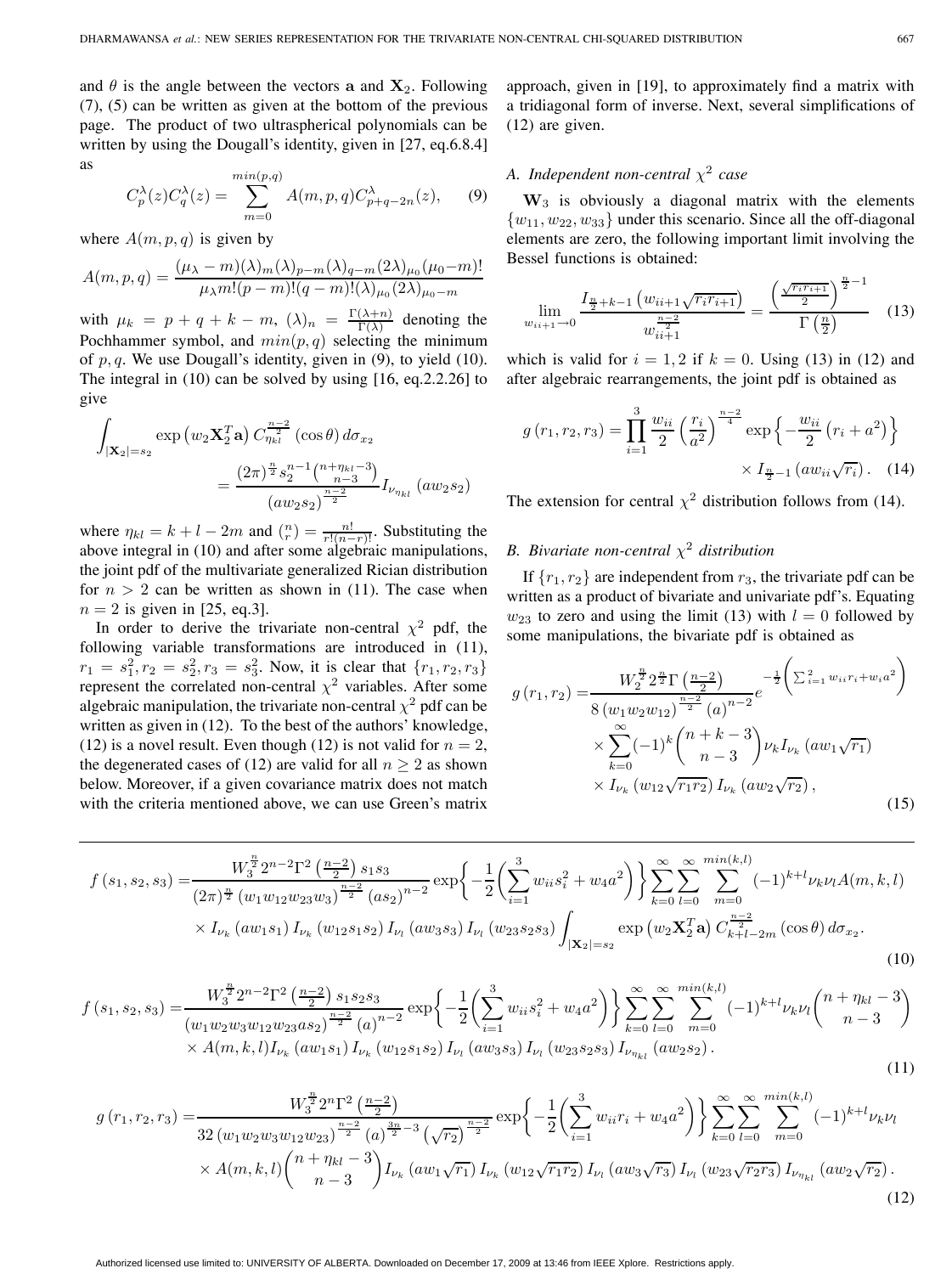| a |     |                | $r_1 = 1.5, r_2 = 2.3, r_3 = 3.4 \mid r_1 = 3.7, r_2 = 4.2, r_3 = 3.8$ | $r_1 = 2.8, r_2 = 5.1, r_3 = 4.6$ |
|---|-----|----------------|------------------------------------------------------------------------|-----------------------------------|
|   | 0.1 | $K = 3, L = 3$ | $K = 3, L = 3$                                                         | $K = 3, L = 3$                    |
|   |     | $K = 4, L = 4$ | $K = 5, L = 4$                                                         | $K = 5, L = 5$                    |
|   | 0.4 | $K = 4, L = 3$ | $K = 4, L = 4$                                                         | $K = 4, L = 4$                    |
|   |     | $K = 4, L = 4$ | $K = 5, L = 5$                                                         | $K = 6, L = 6$                    |
|   | 0.8 | $K = 4, L = 4$ | $K = 4, L = 4$                                                         | $K = 4, L = 4$                    |
|   |     | $K = 5, L = 5$ | $K = 6, L = 6$                                                         | $K = 6, L = 6$                    |

TABLE I NUMBER OF TERMS NEEDED IN (12) TO ACHIEVE FIVE SIGNIFICANT FIGURE ACCURACY.

TABLE II NUMBER OF TERMS NEEDED IN (12) TO ACHIEVE FIVE SIGNIFICANT FIGURE ACCURACY WHEN  $r_1 = r_2 = r_3 = r$ .

| a. | $\mathcal{O}$ | $r=1$          | $r=2$                           | $r=5$          |
|----|---------------|----------------|---------------------------------|----------------|
|    | 0.1           | $K = 2, L = 2$ | $K = 3, L = 3$                  | $K = 3, L = 3$ |
|    |               | $K = 3, L = 3$ | $K = 4, L = 4$                  | $K = 4, L = 4$ |
|    | 0.4           | $K = 3, L = 3$ | $K = 4, L = 4$                  | $K = 4, L = 4$ |
|    |               | $K = 3, L = 3$ | $K = 5, L = 5$                  | $K = 6, L = 6$ |
|    | 0.8           | $K = 3, L = 3$ | $K = 4, L = 4$   $K = 5, L = 5$ |                |
|    |               | $K = 4, L = 4$ | $K = 6, L = 6$                  | $K = 6, L = 6$ |

where  $W_2$  denotes the determinant of  $2 \times 2$  inverse covariance matrix  $W_2$ . Equation (15) is equivalent to Miller's previously published result [16, eq.2.2.18].

Now let us consider the truncation of the series (12) because for all practical numerical calculations the infinite series are truncated to limited number of terms. This operation introduces a truncation error. Suppose that the series (12) is limited to  $K$  and  $L$  terms in the variables  $k$  and  $l$  respectively. Hence the truncation error can be expressed as

$$
E_{TR(pdf)} = \sum_{k=0}^{K-1} \sum_{l=L}^{\infty} \sum_{m=0}^{min(k,l)} R_{\epsilon} + \sum_{k=K}^{\infty} \sum_{l=0}^{\infty} \sum_{m=0}^{min(k,l)} R_{\epsilon}
$$

where

$$
R_{\epsilon} = (-1)^{k+l} \frac{W_3^{\frac{n}{2}} 2^n \Gamma^2 \left(\frac{n-2}{2}\right) e^{-\frac{1}{2} \left(\sum_{i=1}^3 w_{ii} r_i + w_{4} a^2\right)}}{32 \left(w_1 w_2 w_3 w_{12} w_{23}\right)^{\frac{n-2}{2}} a^{\frac{3n}{2} - 3} \left(\sqrt{r_2}\right)^{\frac{n-2}{2}}}
$$
  
×  $A(m, k, l) \binom{n + \eta_{kl} - 3}{n - 2} \nu_k \nu_l I_{\nu_k} (a w_1 \sqrt{r_1})$   
×  $I_{\nu_k} (w_{12} \sqrt{r_1 r_2}) I_{\nu_l} (a w_3 \sqrt{r_3}) I_{\nu_l} (w_{23} \sqrt{r_2 r_3})$   
×  $I_{\nu_{\eta_{kl}}}(a w_2 \sqrt{r_2})$ .

Furthermore, to shed some light on the convergence of (12), the number of terms needed in (12) to achieve five significant figure accuracy is given in Table 1 and Table II. The exponential covariance model proposed by Aalo [28] is used in the calculations.

# III. CDF AND CHF OF THE TRIVARIATE DISTRIBUTION

## *A. Cumulative Distribution Function*

The trivariate cdf is, by definition [31],

$$
G(r_1, r_2, r_3) = \int_0^{r_1} \int_0^{r_2} \int_0^{r_3} g(y_1, y_2, y_3) dy_1 dy_2 dy_3.
$$
\n(16)

Substituting (12) in (16) and expanding each Bessel function term with its infinite series representation, followed by termby-term integration, the cdf of trivariate non-central  $\chi^2$  distribution is obtained as given in (17), where  $\lambda_1 = 2i_1 + k$ ,  $\lambda_2 = 2i_5 + k + l - 2m$ ,  $\lambda_3 = 2i_3 + l$ ,  $\lambda_4 = 2i_2 + k$ ,  $\lambda_5 = 2i_4 + l$ ,  $\delta_1 = i_1 + i_2 + k + \frac{n}{2}, \ \delta_2 = i_2 + i_4 + i_5 + k + \frac{n}{2} - m,$ <br>  $\delta_2 = i_2 + i_4 + l + \frac{n}{2}$  and  $\gamma(a, z) = \int_0^z t^{a-1} \exp(-t) dt$  is the  $\delta_3 = i_3 + i_4 + l + \frac{n}{2}$ , and  $\gamma(a, z) = \int_0^z t^{a-1} \exp(-t) dt$  is the incomplete gamma function incomplete gamma function.

Moreover, if  $n > 2$  is an even integer, the alternative closed form expression given in [21] can be used instead of the incomplete gamma function. The simplifications for special cases are straightforward with (17).

#### *B. Characteristic Function*

The joint chf is defined as [31]

$$
\psi(v_1, v_2, v_3) = E \{ \exp(v_1 r_1 j + v_2 r_2 j + v_3 r_3 j) \}, \quad (18)
$$

where  $j = \sqrt{-1}$ . As with the cdf derivation, we encounter integrals of the form

$$
\int_0^\infty z^{\nu-1} \exp\left(-[p+jq]z\right) dz,
$$

which can be solved by using [31, eq. 3.381.5] to yield the chf as shown in (19).

The bivariate generalization is straightforward with (19). If all  $\{r_1, r_2, r_3\}$  are independent (i.e.,  $w_{12} = w_{23} = 0, i_2 = 1$  $i_4 = k = l = 0$  in (19)), then the joint chf can be written as a product of the individual chfs. Thus, we arrive at a product

$$
G(r_1, r_2, r_3) = W_3^{\frac{n}{2}} \Gamma^2 \left(\frac{n-2}{2}\right) \exp\left(-\frac{a^2 w_4}{2}\right) \sum_{k,l=0}^{\infty} \sum_{m=0}^{\min(k,l)} (-1)^{k+l} A(m, k, l) \nu_k \nu_l \binom{n+\eta_{kl}-3}{n-3}
$$
  

$$
\times \sum_{i_1, i_2, i_3, i_4, i_5=0}^{\infty} \frac{\gamma \left(\delta_1, \frac{w_{11}}{2} r_1\right) \gamma \left(\delta_2, \frac{w_{22}}{2} r_2\right) \gamma \left(\delta_3, \frac{w_{33}}{2} r_3\right)}{\frac{a^{\lambda_1 + \lambda_2 + \lambda_3} v_1! i_2! i_3! i_4! i_5! \Gamma \left(i_1 + \frac{n}{2} + k\right) \Gamma \left(i_2 + \frac{n}{2} + k\right) \Gamma \left(i_3 + \frac{n}{2} + l\right)}
$$
(17)  

$$
\times \frac{a^{\lambda_1 + \lambda_2 + \lambda_3} w_1^{\lambda_1} w_2^{\lambda_2} w_3^{\lambda_3} w_1^{\lambda_4} w_2^{\lambda_5}}{\Gamma \left(i_4 + \frac{n}{2} + l\right) \Gamma \left(i_5 + \frac{n}{2} + k + l - 2m\right) w_1^{\delta_1} w_2^{\delta_2} w_3^{\delta_3}}
$$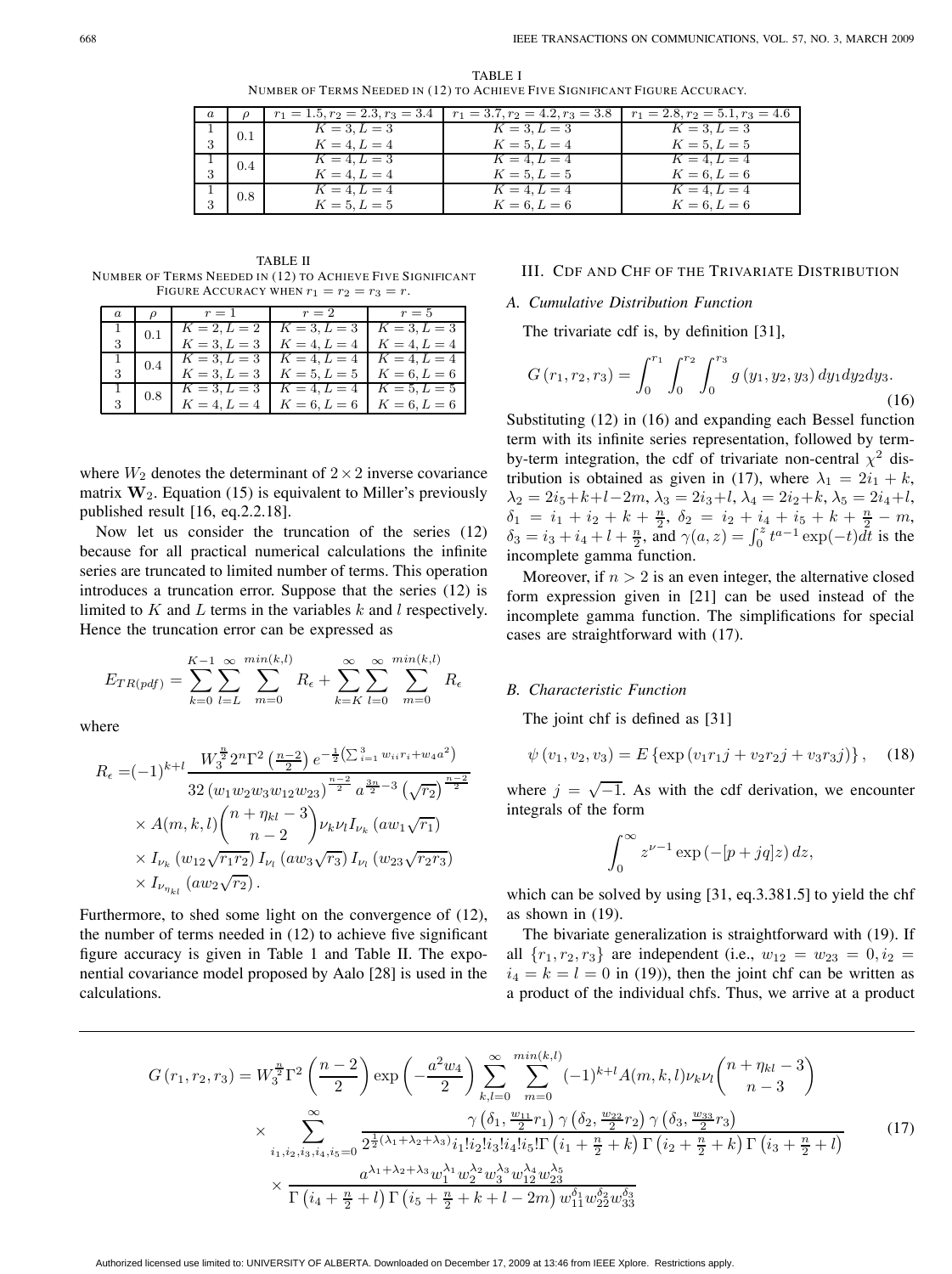TABLE III NUMBER OF TERMS NEEDED IN EACH INDEX  $K, L, I_1, I_2, I_3, I_4$  and  $I_5$  in (17) to Achieve Three Significant Figure Accuracy when  $r_1 = r_2 = r_3 = r.$ 

| $\alpha$ |     | $r=1$               | $r=2$               | $r=5$                      |
|----------|-----|---------------------|---------------------|----------------------------|
|          | 0.1 | 2, 2, 2, 2, 2, 2, 3 | 2, 2, 3, 3, 3, 3, 3 | 2, 2, 4, 4, 4, 4, 4        |
| 3        |     | 3, 2, 4, 4, 4, 4, 4 | 3, 3, 5, 5, 5, 5, 5 | 4, 4, 6, 6, 6, 6, 6        |
|          | 0.3 | 2, 2, 3, 3, 3, 3, 3 | 2, 2, 3, 3, 3, 3, 3 | 3, 3, 4, 4, 4, 4, 4        |
| 3        |     | 3, 3, 4, 4, 4, 4, 4 | 4, 4, 7, 7, 7, 7, 7 | 4, 4, 7, 7, 7, 7, 7        |
|          | 0.6 | 4, 4, 4, 4, 4, 4, 4 | 5, 5, 6, 6, 6, 6, 6 | 6, 6, 11, 11, 11, 11, 11   |
| 3        |     | 5, 5, 6, 6, 6, 6, 6 | 9, 9, 7, 7, 7, 7, 7 | 11, 11, 13, 13, 13, 13, 13 |

of three infinite series of the form

$$
\psi(v_i) = \sum_{k_i=0}^{\infty} \frac{w_{ii}^{2k_i + \frac{n}{2}} a^{2k_i}}{2^{2k_i + \frac{n}{2}} k_i! \left(\frac{w_{ii}^2}{4} + v_i^2\right)^{k_i + \frac{n}{2}}}
$$

$$
\times \exp\left\{j\left(k_i + \frac{n}{2}\right) \arctan\left(\frac{2v_i}{w_{ii}}\right)\right\}, \quad i = 1, 2, 3.
$$

However, the closed-form solution for the chf is not immediately obvious. Nevertheless, it is easy to see that the individual infinite summation is in the form of an exponential series, and with some algebraic manipulation, one can show that the individual chf series reduces to [21, eq.2.1.117].

Before discussing the applications, the truncation error upper bound of (17) is briefly introduced. Let us assume that the infinite series (17) is limited to  $K, L, I_1, I_2, I_3, I_4$  and  $I_5$ in the variables  $k, l, i_1, i_2, i_3, i_4$  and  $i_5$  respectively. Then the rest of the terms denote the truncation error which can easily be upper bounded using the fact that  $\gamma(a, z) < \Gamma(z)$  as shown at the bottom. Further simplification of the upper bound is an arduous task. In fact the former gamma function bound for the incomplete gamma function is not that tight for the most practical purposes. To this end another form of tighter upper bound can be derived following the approach given in Tan and Beaulieu [32] at the expense of more mathematical rigor. Next we shed some light to convergence of the cdf series using numerical figures. For brevity, the number of terms needed in each index in (17) is calculated to achieve three significant figure accuracy, as can be seen from Table III.

#### IV. APPLICATIONS

The new results developed in Section III enable the performance analysis of MIMO systems with antenna selection by using space-time block codes in a correlated Rician fading environment. This section presents a bit error rate (BER)

$$
\psi(v_1, v_2, v_3) = W_3^{\frac{n}{2}} \Gamma^2 \left( \frac{n-2}{2} \right) \exp \left( -\frac{a^2 w_4}{2} \right) \sum_{k,l=0}^{\infty} \sum_{m=0}^{\min(k,l)} (-1)^{k+l} A(m, k, l) \nu_k \nu_l \binom{n + \eta_{kl} - 3}{n-3}
$$
\n
$$
\times \sum_{i_1, i_2, i_3, i_4, i_5=0}^{\infty} \frac{\exp \left\{ j\delta_1 \arctan \left( \frac{2v_1}{w_{11}} \right) + j\delta_2 \arctan \left( \frac{2v_2}{w_{22}} \right) + j\delta_3 \arctan \left( \frac{2v_3}{w_{33}} \right) \right\}}{\frac{a \sum_{j=1}^3 \lambda_j w_1^{\lambda_1} w_2^{\lambda_2} w_3^{\lambda_3} w_{12}^{\lambda_4} w_2^{\lambda_5} \Gamma(\delta_1) \Gamma(\delta_2) \Gamma(\delta_3)}{\Gamma(\delta_4 + \frac{n}{2} + l) \Gamma(\delta_5 + \frac{n}{2} + k + l - 2m) \left( \frac{w_1^2}{4} + v_1^2 \right)^{\frac{n}{2}} \left( \frac{w_2^2}{4} + v_2^2 \right)^{\frac{n}{2}} \left( \frac{w_3^2}{4} + v_3^2 \right)^{\frac{n}{2}}} \right\}}
$$
\n
$$
E_{TR(cdf)} < \sum_{k=0}^{K-1} \sum_{l=0}^{L-1} \sum_{m=0}^{\min(k,l)} \sum_{i_1=1}^{L-1} \sum_{l=1}^{L-1} \sum_{l=1}^{l_3-1} \sum_{l=0}^{L} \sum_{i_2=0}^{\infty} \sum_{i_3=0}^{\infty} \sum_{i_4=0}^{\infty} \sum_{i_5=1}^{\infty} \sum_{k=1}^{\infty} \sum_{i_5=1}^{\infty} \sum_{i_6=1}^{\infty} \sum_{i_7=1}^{\infty} \sum_{i_8=1}^{\infty} \sum_{i_9=1}^{\infty} \sum_{i_3=0}^{\infty} \sum_{i_3=0}^{\infty} \sum_{i_3=0}^{\in
$$

Authorized licensed use limited to: UNIVERSITY OF ALBERTA. Downloaded on December 17, 2009 at 13:46 from IEEE Xplore. Restrictions apply.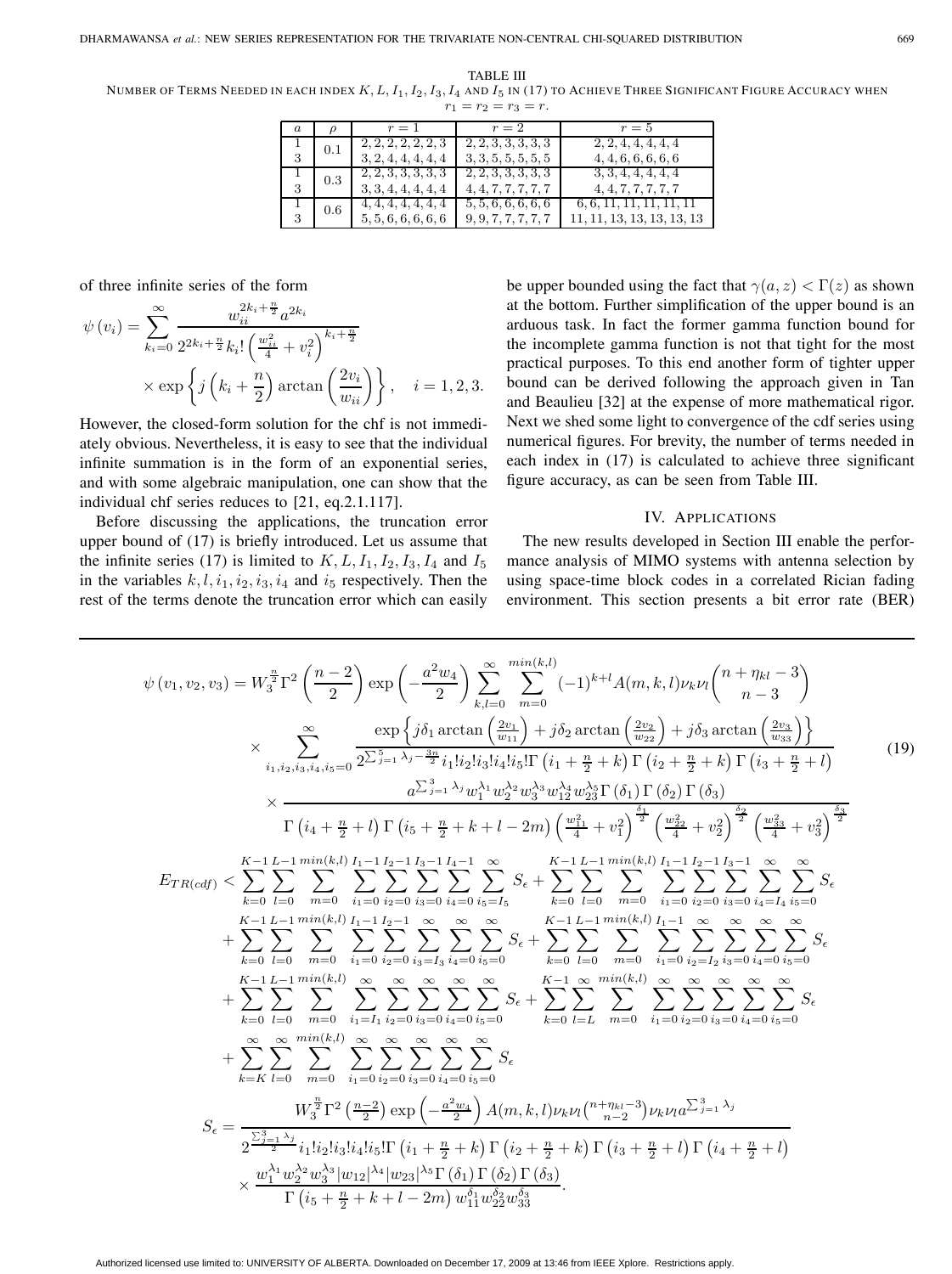expression for a Gray coded  $M$ -ary amplitude modulation scheme with OSTBC and transmit antenna selection. A capacity expression is also derived for the same scenario.

The MIMO technology is well known to mitigate the adversary effects of fading and to enhance the capacity of wireless links. The full-diversity order promised by MIMO technology can be exploited by using OSTBC, which utilizes low-complexity maximum-likelihood detection [5]. Nevertheless, full-rate OSTBC do not exist for all transmit antenna configurations. The most celebrated and the only full-rate complex designed OSTBC scheme is known as the Alamouti scheme [33], which employs two transmit antennas. Transmit antenna selection (TAS) [3] is another scheme where a subset of transmit antennas is selected at a particular time. This scheme reduces the amount of hardware, yet retains the diversity benefit. The performance of TAS with OSTBC is analyzed in many papers [34]- [37]. However, no fading correlation is considered in them. In the following, the performance of TAS with OSTBC in the presence of transmit correlation is analyzed.

We consider a MIMO system in a correlated Rician fading environment with 3 transmit and 2 receive antennas. Two transmit antennas out of 3 are selected and activated for the transmission of the Alamouti code, while the remaining transmit antenna is inactive. Let  $\tilde{H} \in \mathbb{C}^{2 \times 2}$  be a submatrix of the channel matrix  $\mathbf{H} \in \mathbb{C}^{2 \times 3}$ . The elements of  $H = [h_{ij}]$ , which represent the channel gain between *j*th transmit and ith receive antenna can be modeled as complex Gaussian variables each having a mean  $b/\sqrt{2}$  and variance  $\sigma^2/2$  per dimension. Moreover, without loss of generality,  $b^2 + \sigma^2 = 1$  for normalizing the average channel gains. Now, it is clear that  $\tilde{H}$  consists of the channel gains for the selected two transmit and two receive antennas. Suppose that  $h_i$  (j = 1, 2, 3) are the columns of the channel matrix **H**. The columns are sorted according to their norms such that  $||\mathbf{h}_3|| \ge ||\mathbf{h}_2|| \ge ||\mathbf{h}_1||$  [34]. Since only transmit correlation is considered, the covariance matrix of  $vec(\mathbf{H})$ ,  $\mathbf{C}_{\mathbf{H}}$  can be written as

$$
\mathbf{C}_{\mathbf{H}} = \sigma^2 \begin{pmatrix} 1 & \rho & \rho^2 \\ \rho & 1 & \rho \\ \rho^2 & \rho & 1 \end{pmatrix} \otimes \mathbf{I}_{2 \times 2} = \mathbf{R}_T \otimes \mathbf{I}_{2 \times 2}, \quad (20)
$$

where  $\rho^{|j-k|} = \frac{E(h_{ij}h_{ik}^*) - b^2}{\sigma^2} (i = 1, 2, 3)$ , **R**<sub>T</sub> denotes the correlation matrix **L**<sub>2</sub> a is the 2 × 2 identity matrix transmit correlation matrix,  $\mathbf{I}_{2\times 2}$  is the  $2 \times 2$  identity matrix,<br>*yec*() is the vectorization operation  $\otimes$  denotes the Kronecker  $vec(.)$  is the vectorization operation,  $\otimes$  denotes the Kronecker product, and ∗ denotes the complex conjugate operation. When the Alamouti code is used, the MIMO system can be replaced with equivalent single input single output (SISO) systems defined as in [5], [34], [35]:

$$
\tilde{s}_q = \sqrt{\frac{E_s}{2}} \left( ||\tilde{\mathbf{H}}||_F^2 \right) s_q + \tilde{\nu}_q, \quad q = 1, 2, \tag{21}
$$

where  $\sqrt{\frac{E_s}{2}}$  ensures that the total transmitted power in each channel use is E, and is independent of the number of transmit channel use is  $E_s$  and is independent of the number of transmit antennas,  $\tilde{s}_q$ ,  $s_q$  denote the received and transmitted symbols,  $||\cdot||_F$  is the Frobenius norm, and  $\tilde{\nu}_q$  is the circular symmetric additive complex Gaussian noise having a zero mean and variance  $\frac{\|\tilde{\mathbf{H}}\|_F^2 N_0}{2}$  per dimension.

#### *A. BER Analysis of* M*-ary PAM Scheme*

The achievable SNR per bit in a M-ary PAM constellation with TAS and the Alamouti scheme can be written as [34]

$$
\gamma_b = \frac{\gamma}{2 \log_2 M} ||\widetilde{\mathbf{H}}||_F^2 = c\gamma ||\widetilde{\mathbf{H}}||_F^2, \tag{22}
$$

where  $\gamma = \frac{E_s}{N_0}$  and  $c = \frac{1}{2 \log_2 M}$ . Now, it is clear that the antenna-selection criterion mentioned above maximizes the instantaneous SNR.

Let  $\gamma_k = c\gamma ||\mathbf{h}_k||^2$ ,  $k = 1, 2, 3$  be the scaled norms of the columns of **H**. Alternatively, if the *l*th element of  $h_k$ is rewritten as  $(\Re[h_{lk}]\Im[h_{lk}])^T$ , then the original **H** can be written as a  $4 \times 3$  matrix,  $H_{eq}$  defined as

$$
\mathbf{H}_{eq} = \left( \begin{array}{ccc} \Re[h_{11}] & \Re[h_{12}] & \Re[h_{13}] \\ \Im[h_{11}] & \Im[h_{12}] & \Im[h_{13}] \\ \Re[h_{21}] & \Re[h_{22}] & \Re[h_{23}] \\ \Im[h_{21}] & \Im[h_{22}] & \Im[h_{23}] \end{array} \right),
$$

where  $\Re(.)$  and  $\Im(.)$  denote the real and imaginary part of a complex number. Since only the transmit correlation is considered, the rows of  $H_{eq}$  will be independent and the columns will have the covariance of  $\frac{1}{2}R_T$ . Then, it is clear that  $\alpha_k$  are correlated non-central chi-squared random variables  $\gamma_k$  are correlated non-central chi-squared random variables having underlying Gaussian variables with a tridiagonal form of inverse covariance matrix. Then the achievable SNR (22) can be written as

$$
\gamma_b = \gamma_2 + \gamma_3. \tag{23}
$$

Since this SNR is a sum of order statistics, we may follow the approach given in [38] to obtain the joint pdf of  $\gamma_2, \gamma_3$ as (see Appendix A) shown at the bottom, where  $y \ge x > 0$ ,  $d_k = \frac{w_{kk}}{2c\gamma}$ ,  $A_{\Sigma}$  is given at the top of the next page, with  $2b^2 =$  $a^2, W_3 = \frac{8}{\sigma^6 (1-\rho^2)^2}, w_{11} = w_{33} = \frac{2}{\sigma^2 (1-\rho^2)}, w_{22} = \frac{2(1+\rho^2)}{\sigma^2 (1-\rho^2)},$ and  $w_{12} = w_{23} = \frac{-2\rho}{\sigma^2(1-\rho^2)}$ . Using the definition for the<br>Lanlace transform the moment generating function (mgf) of Laplace transform, the moment generating function (mgf) of

$$
f_{\gamma_2,\gamma_3}(x,y) = A_{\Sigma} \sum_{\substack{u,v,w=1 \\ u \neq v \neq w}}^{3} d_u^{\delta_u} d_v^{\delta_v} x^{\delta_u - 1} y^{\delta_v - 1} \exp \{ -(d_u x + d_v y) \} \left[ (\delta_w - 1)! - \exp(-d_w x) \sum_{q=0}^{\delta_w - 1} \frac{(\delta_w - 1)!}{q!} d_w^q x^q \right], \quad (24)
$$
  

$$
\delta_1 = i_1 + i_2 + k + 2 \quad \delta_2 = i_2 + i_4 + i_5 + k + 2 - m \quad \delta_3 = i_3 + i_4 + l + 2 \quad \lambda_1 = 2i_1 + k
$$
  

$$
\lambda_2 = 2i_5 + k + l - 2m \quad \lambda_3 = 2i_3 + l \quad \lambda_4 = 2i_2 + k \quad \lambda_5 = 2i_4 + l.
$$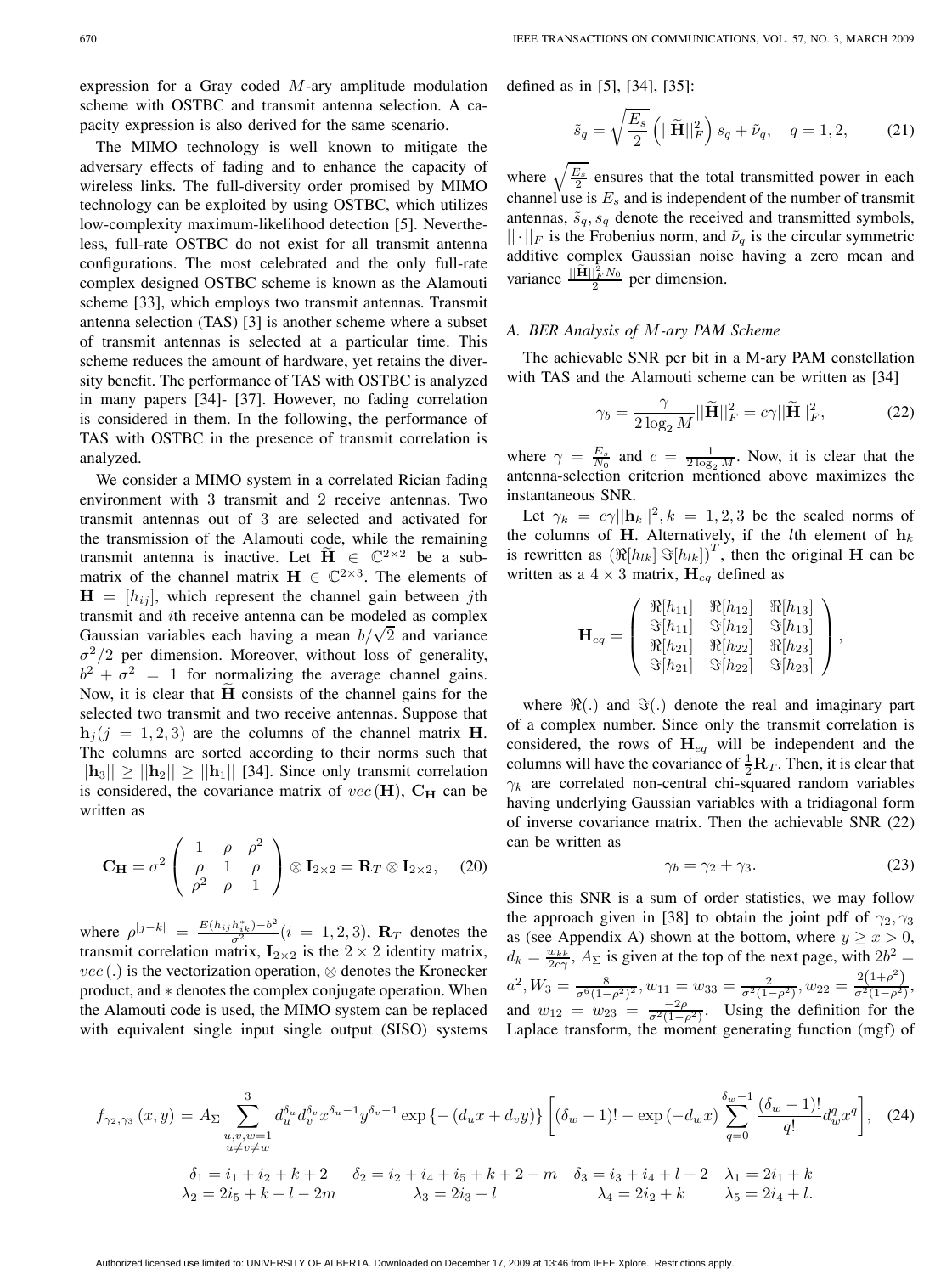$$
A_{\Sigma} = W_3^2 \exp\left(-b^2 w_4\right) \sum_{k,l=0}^{\infty} \sum_{m=0}^{\min(k,l)} \sum_{i_1,i_2,i_3,i_4,i_5=0}^{\infty} (-1)^{k+l} A(m,k,l) \binom{k+l+1-2m}{1}
$$
  
 
$$
\times \frac{(k+1)(l+1)b^{\lambda_1+\lambda_2+\lambda_3} w_1^{\lambda_1} w_2^{\lambda_2} w_3^{\lambda_3} w_{12}^{\lambda_4} w_2^{\lambda_5}}{w_{11}^{\delta_1} w_{22}^{\delta_2} w_{33}^{\delta_3} i_1! i_2! i_3! i_4! i_5 (i_1+k+1)! (i_2+k+1)! (i_3+l+1)! (i_4+l+1)! (i_5+k+l+1-2m)!}
$$

 $\gamma_b$  can be written as shown in (25). The average BER of an OSTBC with  $M$ -PAM is given by [34]

$$
P_M(\gamma) = \frac{1}{\log_2 M} \sum_{n=1}^{\log_2 M} P_M(n; \gamma),
$$
 (26)

where

$$
P_M(n; \gamma) = \frac{2}{M} \sum_{i=0}^{k_n} B_i(n) \frac{1}{\pi} \int_0^\infty \frac{\Phi_{\gamma_b} \left( \frac{D_i^2 (1 + t^2)}{2} \right)}{1 + t^2} dt \quad (27)
$$

with

$$
k_n = \left(1 - \frac{1}{2^n}\right)M - 1
$$
  
\n
$$
B_i(n) = (-1)^{\lfloor \frac{i2^{n-1}}{M} \rfloor} \left(2^{n-1} - \lfloor \frac{i2^{n-1}}{M} + \frac{1}{2} \rfloor\right)
$$
  
\n
$$
D_i = (2i+1)\sqrt{\frac{6\log_2 M}{M^2 - 1}}.
$$

Substituting (25) in (27) and subsequent integration yields the integrals of the form

$$
I(\alpha_1, \alpha_2, m, n) = \int_0^\infty \underbrace{\frac{1}{(1+z^2) (\alpha_1^2 + z^2)^m (\alpha_2^2 + z^2)^n}}_{f(z)} dz.
$$

These integrals can be solved by evaluating the residues of  $f(z)$  in the complex plane as

$$
I(\alpha, \beta, m, n) = \pi j \left[ \sum_{i=1}^{2} Res_{z=j\alpha_i} f(z) + Res_{z=j} f(z) \right],
$$

where  $Res_{z=z_0}f(z)$  is the residue of function  $f(z)$  evaluated at  $z = z_0$ . Then the BER can be written as shown in (28) at the bottom.

Since (28) has seven fold infinite summations, the numerical evaluation of it would definitely be an arduous task. Hence it is natural to truncate the infinite summations, thereby introducing truncation error in the numerical calculations. Let us assume that the index values  $k, l, i_1, i_2, i_3, i_4$  and  $i_5$  are limited to  $K, L, I_1, I_2, I_3, I_4$  and  $I_5$  terms respectively. Then the truncation error can be written as shown at the bottom. Furthermore, the number of terms needed in (28) to achieve three significant figure accuracy is given in Table IV. It should be noted that the Rician factor K and b are related as  $b = \sqrt{\frac{K}{K+1}}$ .

#### *B. Capacity Analysis*

Since equal power allocation is assumed, the average capacity in nats/s/Hz is given by [35], [39]:

$$
C = E\left\{\log\left(1+\gamma_s\right)\right\} = \int_0^\infty \log\left(1+\lambda\right) f_{\gamma_s}(\lambda) d\lambda, \quad (29)
$$

$$
\Phi_{\gamma_b}(s) = \int_0^\infty \int_x^\infty \exp\left\{-s(x+y)\right\} f_{\gamma_2\gamma_3}(x,y) dy dx
$$
  
\n
$$
= A_{\Sigma} \sum_{\substack{u,v,w=1 \\ u \neq v \neq w}} d_u^{\delta_u} d_v^{\delta_v} (\delta_w - 1)! (\delta_v - 1)! \left\{ \sum_{p=0}^{\delta_v - 1} \frac{(p + \delta_u - 1)!}{p! (d_v + s)^{p + \delta_v} (d_u + d_v + 2s)^{p + \delta_u}} - \sum_{p=0}^{\delta_v - 1} \sum_{q=0}^{\delta_w - 1} \frac{d_w^q (p + q + \delta_u - 1)!}{p! q! (d_v + s)^{p + \delta_v} (d_u + d_v + d_w + 2s)^{p + q + \delta_u}} \right\}.
$$
\n(25)

$$
P(\gamma) = \frac{2}{M\pi \log_2 M} \sum_{n=1}^{\log_2 M} \sum_{i=0}^{k_n} A_{\Sigma} B_i(n) \sum_{\substack{u,v,w=1 \\ u \neq v \neq w}}^{\infty} 2^{\delta_v} d_u^{\delta_u} d_v^{\delta_v} (\delta_w - 1)! (\delta_v - 1)! \times \left\{ \sum_{p=0}^{\delta_v - 1} \frac{2^p (p + \delta_u - 1)!}{p! D_i^{2(\delta_u + \delta_v + 2p)}} I\left(\sqrt{\frac{2d_v}{D_i^2} + 1}, \sqrt{\frac{d_u + d_v}{D_i^2} + 1}, \delta_v + p, \delta_u + p\right) \right. \left. - \sum_{p=0}^{\delta_v - 1} \sum_{q=0}^{\delta_w - 1} \frac{2^p d_w^q (p + q + \delta_u - 1)!}{p! q! D_i^{2(\delta_u + \delta_v + 2p + q)}} I\left(\sqrt{\frac{2d_v}{D_i^2} + 1}, \sqrt{\frac{d_u + d_v + d_w}{D_i^2} + 1}, \delta_v + p, \delta_u + p + q\right) \right\}.
$$
\n(28)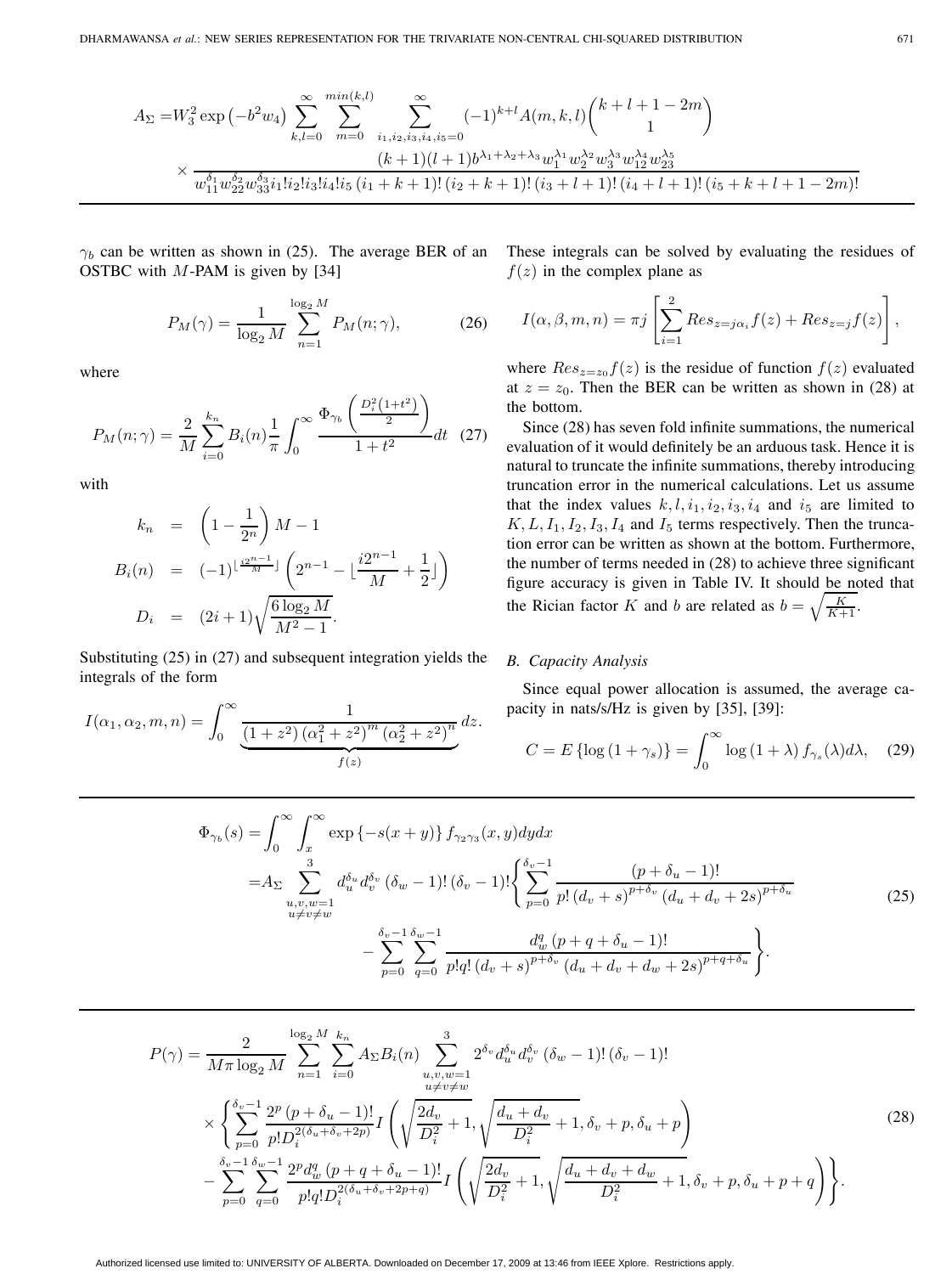where the achievable SNR per symbol for an M-ary constellation,  $\gamma_s$ , is defined as

defined as [39, App. B] (for  $m = 1, 2...$  and  $\theta > 0$ )

$$
\gamma_s = c\gamma ||\widetilde{\mathbf{H}}||_F^2 \tag{30}
$$

with 
$$
c = 1/2
$$
. Following analogous steps as in (22)-(25) and  
inverting  $\Phi_{\gamma_s}(\gamma_s)$  (see Appendix B) and subsequent integration  
of (29) with  $\hat{C}_{m-1}(\theta)$  yields (31). Note that  $\hat{C}_{m-1}(\theta)$  is

$$
\widehat{C}_{m-1}(\theta) = \int_0^\infty \log(1+\lambda)\lambda^{m-1} \exp(-\theta\lambda)d\lambda,
$$

$$
= (m-1)!\exp(\theta)\sum_{k=1}^m \frac{\Gamma(-m+k,\theta)}{\theta^k},
$$
(32)

$$
E_{TR(P(\gamma))} = \frac{2}{M\pi \log_2 M} \sum_{n=1}^{\log_2 M} \sum_{k=0}^{K} \sum_{l=0}^{K-1} \sum_{m=0}^{L-1} \sum_{i=0}^{\min(k,l)} \sum_{i=0}^{I_1} \sum_{i=0}^{I_2-1} \sum_{i=0}^{I_3-1} \sum_{i=0}^{I_4-1} \sum_{i=0}^{K} \sum_{i=0}^{K} \sum_{i=0}^{I_5-1} \sum_{i=0}^{K} \sum_{i=0}^{I_5-1} \sum_{i=0}^{K} \sum_{i=0}^{I_5-1} \sum_{i=0}^{K} \sum_{i=0}^{K} \sum_{i=0}^{K} \sum_{i=0}^{K} \sum_{i=0}^{K} \sum_{i=0}^{K} \sum_{i=0}^{K} \sum_{i=0}^{K} \sum_{i=0}^{K} \sum_{i=0}^{K} \sum_{i=0}^{K} \sum_{i=0}^{K} \sum_{i=0}^{K} \sum_{i=0}^{K} \sum_{i=0}^{K} \sum_{i=0}^{K} \sum_{i=0}^{K} \sum_{i=0}^{K} \sum_{i=0}^{K} \sum_{i=0}^{K} \sum_{i=0}^{K} \sum_{i=0}^{K} \sum_{i=0}^{K} \sum_{i=0}^{K} \sum_{i=0}^{K} \sum_{i=0}^{K} \sum_{i=0}^{K} \sum_{i=0}^{K} \sum_{i=0}^{K} \sum_{i=0}^{K} \sum_{i=0}^{K} \sum_{i=0}^{K} \sum_{i=0}^{K} \sum_{i=0}^{K} \sum_{i=0}^{K} \sum_{i=0}^{K} \sum_{i=0}^{K} \sum_{i=0}^{K} \sum_{i=0}^{K} \sum_{i=0}^{K} \sum_{i=0}^{K} \sum_{i=0}^{K} \sum_{i=0}^{K} \sum_{i=0}^{K} \sum_{i=0}^{K} \sum_{i=0}^{K} \sum_{i=0}^{K} \sum_{i=0}^{K} \sum_{i=0}^{K} \sum_{i=0}^{K} \sum_{i=0}^{K} \sum_{i=0}^{K} \sum_{i=0}^{K} \sum_{i=0}^{K
$$

$$
C = A_{\Sigma} \sum_{\substack{u,v,w=1 \ u \neq v \neq w}}^{3} d_{u}^{\delta_{u}} d_{v}^{\delta_{v}} (\delta_{w} - 1)! (\delta_{v} - 1)! \left\{ \sum_{p=0}^{s_{v}-1} \frac{(p + \delta_{u} - 1)!}{p!2^{p + \delta_{u}}} \left[ \sum_{r_{1}=1}^{s_{v}+p} \frac{A_{r_{1}}}{(r_{1}-1)!} \hat{C}_{r_{1}-1} (d_{v}) \right] \right\}
$$
  

$$
\sum_{r_{2}=1}^{\delta_{u}+p} \frac{B_{r_{2}}}{(r_{2}-1)!} \hat{C}_{r_{2}-1} \left( \frac{d_{u} + d_{v}}{2} \right) \bigg] - \sum_{p=0}^{s_{v}-1} \sum_{q=0}^{s_{w}-1} \frac{d_{w}^{q} (p + q + \delta_{u} - 1)!}{p!q!2^{p+q+\delta_{u}}} \left[ \sum_{r_{1}=1}^{s_{v}+p} \frac{C_{r_{1}}}{(r_{1}-)!} \hat{C}_{r_{1}-1} (d_{v}) \right]
$$
  
+ 
$$
\sum_{r_{2}=1}^{\delta_{u}+p+q} \frac{D_{r_{2}}}{(r_{2}-1)!} \hat{C}_{r_{2}-1} \left( \frac{d_{u} + d_{v} + d_{w}}{2} \right) \bigg] \bigg\},
$$
  
(31)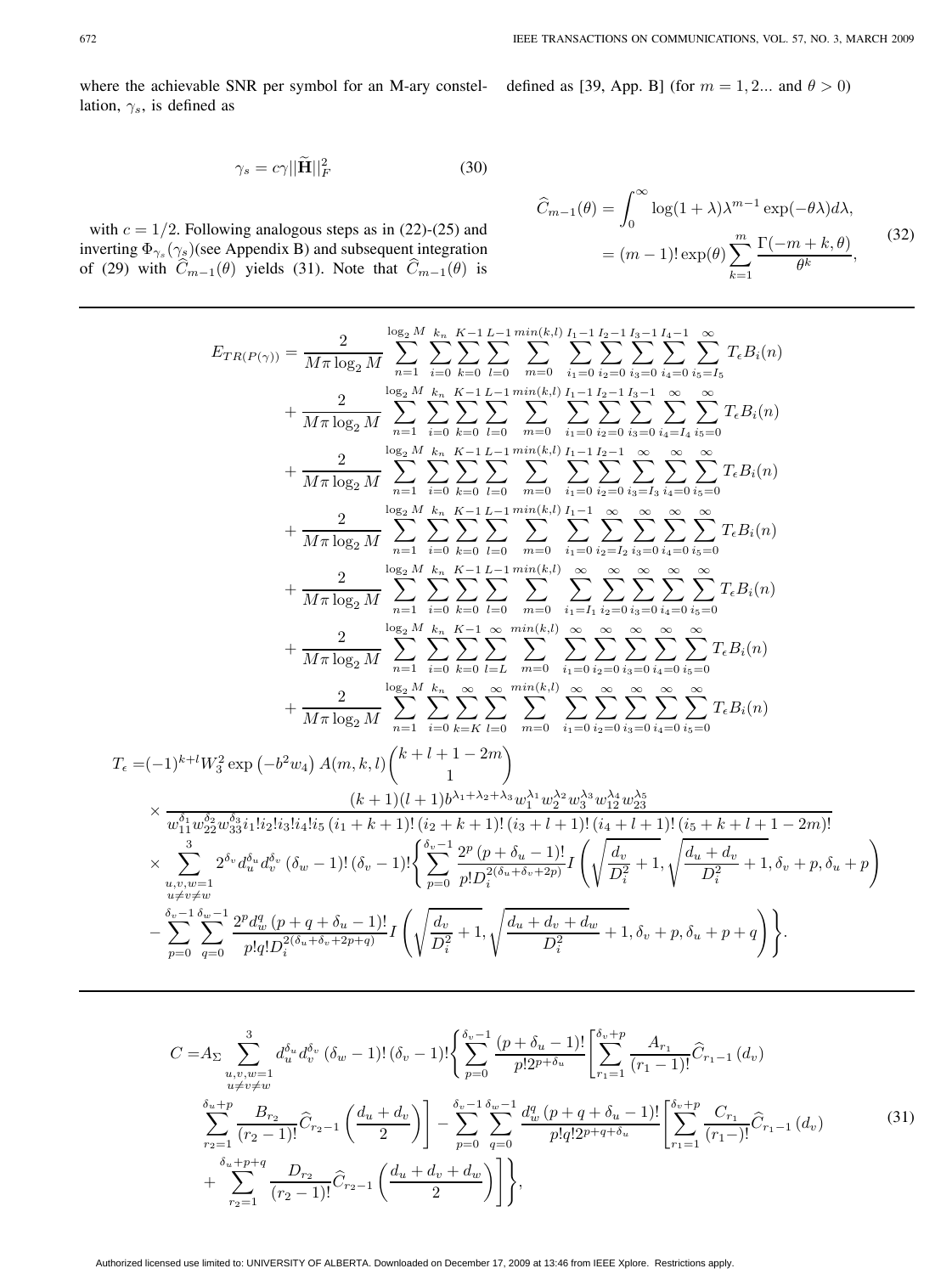TABLE IV NUMBER OF TERMS NEEDED IN EACH INDEX  $K, L, I_1, I_2, I_3, I_4$  and  $I_5$  in (28) to Achieve Three Significant Figure Accuracy for BPSK SIGNALING.

| K  |     | $\gamma = 1(dB)$    | $\gamma = 5(dB)$        | $\gamma = 8(dB)$           |
|----|-----|---------------------|-------------------------|----------------------------|
|    | 0.1 | 3, 3, 3, 3, 3, 2, 2 | 4, 4, 4, 4, 5, 5, 4     | 4, 4, 5, 5, 5, 5, 5        |
| 10 |     | 3, 4, 4, 4, 4, 4, 4 | 5, 5, 4, 4, 5, 5, 5     | 4, 4, 6, 6, 6, 6, 6        |
|    | 0.3 | 4, 4, 4, 4, 4, 3, 3 | 5, 5, 6, 6, 6, 5, 5     | 6, 6, 7, 7, 7, 6, 6        |
| 10 |     | 4, 4, 5, 5, 5, 4, 4 | 6, 6, 7, 7, 7, 6, 6     | 7, 7, 9, 9, 9, 7, 9        |
|    | 0.6 | 4, 4, 6, 6, 5, 6, 5 | 6, 6, 8, 8, 7, 7, 6     | 7, 7, 11, 11, 11, 11, 10   |
| 10 |     | 5, 5, 7, 7, 7, 6, 6 | 9, 9, 11, 11, 11, 7, 10 | 11, 11, 15, 15, 15, 13, 13 |



Fig. 1. BER of MIMO with TAS employing Alamouti code and BPSK signaling for different Rician factors  $(K$  values).

 $\Gamma(a, z) = \int_{z}^{\infty} \exp(-t) t^{a-1} dt$  is the incomplete complementary gamma function tary gamma function,

$$
A_{r_1} = \frac{1}{(\delta_v + p - r_1)!} \frac{\partial^{\delta_v + p - r_1}}{\partial s^{\delta_v + p - r_1}} [f_1(s)]|_{s = -d_v},
$$
  
\n
$$
B_{r_2} = \frac{1}{(\delta_u + p - r_2)!} \frac{\partial^{\delta_u + p - r_2}}{\partial s^{\delta_u + p - r_2}} [f_1(s)]|_{s = -(d_u + d_v)},
$$
  
\n
$$
C_{r_1} = \frac{1}{(\delta_v + p - r_1)!} \frac{\partial^{\delta_v + p - r_1}}{\partial s^{\delta_v + p - r_1}} [f_2(s)]|_{s = -d_v},
$$
  
\n
$$
D_{r_2} = \frac{\frac{\partial^{s_u + p + q - r_2}{\partial s^{\delta_u + p + q - r_2}} [f_2(s)]|_{s = -(d_u + d_v + d_w)}}{(\delta_u + p + q - r_2)!},
$$

and

$$
f_1(s) = \frac{1}{(d_v + s)^{\delta_v + p} \left(\frac{d_u + d_v}{2} + s\right)^{\delta_u + p}},
$$

$$
f_2(s) = \frac{1}{(d_v + s)^{\delta_v + p} \left(\frac{d_u + d_v + d_w}{2} + s\right)^{\delta_u + p + q}}.
$$
  
Figure 1 depicts the BER performance of MIMO with TAS

by using the Alamouti scheme and binary phase shift keying (BPSK) signaling over correlated Rician fading channels. The BPSK signaling is used to reduce the complexity of the evaluation of (28) numerically for different SNR values. As the graph reveals, the fading correlation among the transmit antennas generally downgrades the performance. However, a strong line of sight path between the transmitter and receiver improves the performance.

Figure 2 shows the capacity of MIMO with TAS by using the Alamouti scheme and BPSK signaling over Rician fading



Fig. 2. Capacity of MIMO with TAS employing Alamouti code and BPSK signaling for different Rican factors  $(K$  values).

channels having different Rician factors  $(K$  values). The results are analogous to those given in [40 Fig. 3] for Rician channels with a fixed gain. Since the Rician fading scenario is an intermediate state between the Rayleigh fading (i.e.  $K = 0$ ) and the deterministic channel (i.e.  $K = \infty$ ), a fixed channel gain increase in the  $K$  value decreases the amount of scattering. This result is highly undesirable in a MIMO system [40]. The effect of the correlation is not shown here because the curves cannot be distinguished in the figure. Nevertheless, a performance degradation can be observed with the increased correlation even in this scenario.

## V. CONCLUSION

A new infinite series representation for the trivariate noncentral  $\chi^2$  pdf has been derived for the case when the underlying Gaussian components have the tridiagonal form of an inverse covariance matrix. An identity for a product of two ultraspherical polynomials, based on Dougall's identity and Miller's approach, is used in the derivation. Moreover, the chf and cdf series are also derived. Some special cases of the joint pdf are also discussed. However, the derivation for an arbitrary covariance matrix seems intractable when using this approach. Furthermore, two applications, namely the analysis of the BER and the capacity of MIMO with TAS and Alamouti coding over correlated Rician fading channels, are considered.

#### ACKNOWLEDGMENT

The authors would like to thank the anonymous reviewers for their critical comments that greatly improved this paper.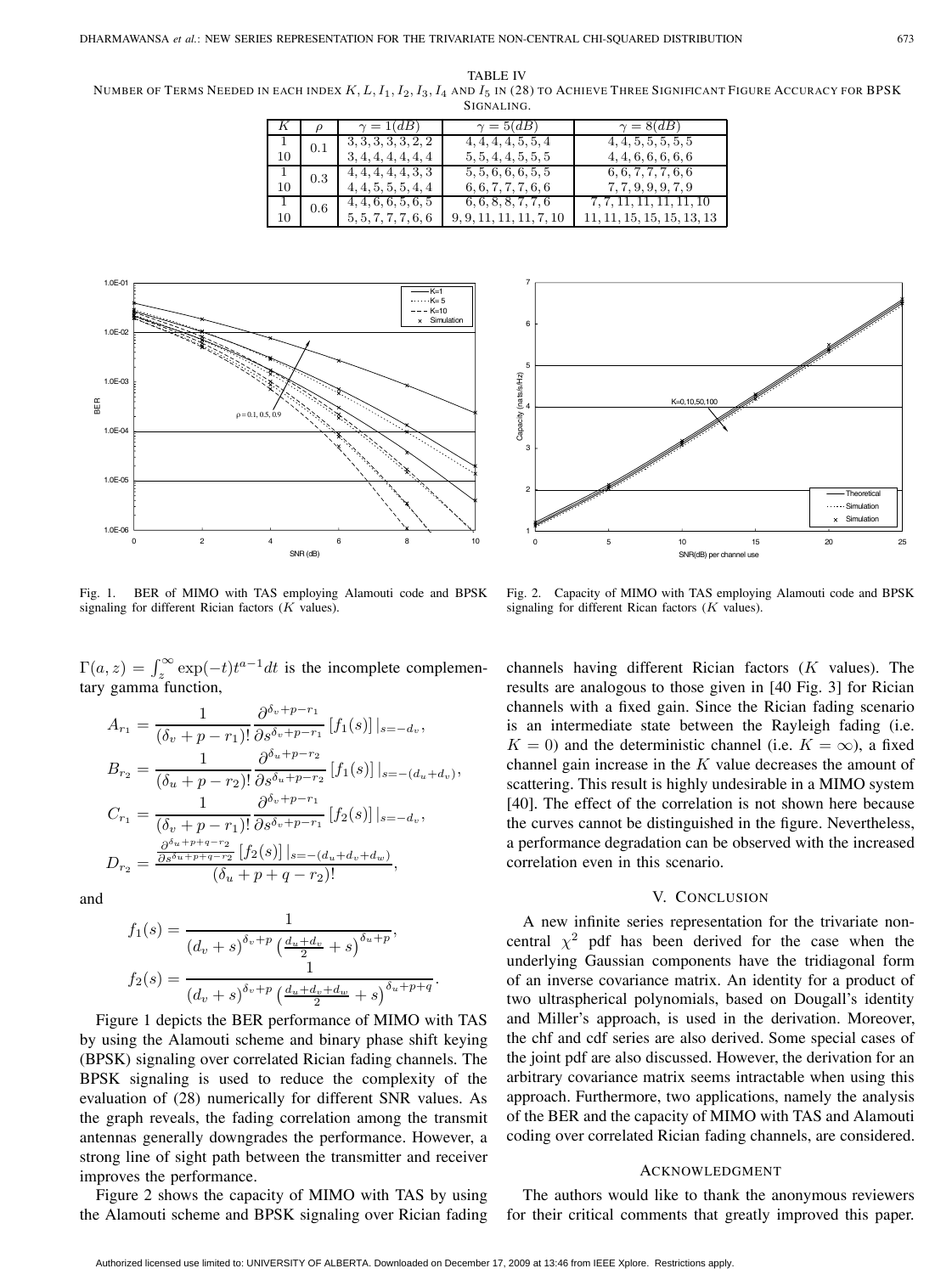The first author would like to thank the government of Finland and the former AIT-Finnish project director late Prof. A. B. Sharma for the doctoral scholarship provided to him.

## APPENDIX A DERIVATION OF (24)

Since  $\gamma_1 \leq \gamma_2 \leq \gamma_3$ , following [38] we can write the cdf of  $\gamma_2$  and  $\gamma_3$  using the first principles as

$$
F_{\gamma_2,\gamma_3}(\alpha,\beta) = \Pr(\gamma_1 \le \beta, \gamma_2 \le \alpha, \gamma_3 \le \alpha) + \Pr(\gamma_1 \le \alpha, \gamma_2 \le \beta, \gamma_3 \le \alpha) + \Pr(\gamma_1 \le \alpha, \gamma_2 \le \alpha, \gamma_3 \le \beta) - 2\Pr(\gamma_1 \le \alpha, \gamma_2 \le \alpha, \gamma_3 \le \alpha)
$$
 (33)

where  $\beta \ge \alpha > 0$ . Now it can easily be rewritten using (17) as

$$
F_{\gamma_2,\gamma_3}(\alpha,\beta) = G\left(\frac{\beta}{c\gamma},\frac{\alpha}{c\gamma},\frac{\alpha}{c\gamma}\right) + G\left(\frac{\alpha}{c\gamma},\frac{\beta}{c\gamma},\frac{\alpha}{c\gamma}\right)
$$
(34)  
+ 
$$
G\left(\frac{\alpha}{c\gamma},\frac{\alpha}{c\gamma},\frac{\beta}{c\gamma}\right) - 2G\left(\frac{\alpha}{c\gamma},\frac{\alpha}{c\gamma},\frac{\alpha}{c\gamma}\right).
$$

Successive differentiation of (34) with respect to  $\alpha$  and  $\beta$ yields the joint pdf as

$$
\frac{\partial^2 F_{\gamma_2,\gamma_3}(\alpha,\beta)}{\partial \alpha \partial \beta} = f_{\gamma_2,\gamma_3}(\alpha,\beta) \tag{35}
$$
\n
$$
= A \sum_{\substack{u,v,w=1 \\ u \neq v \neq w}}^{3} d_u^{\delta_u} d_v^{\delta_v} \alpha^{\delta_u - 1} \beta^{\delta_v - 1}
$$
\n
$$
\times \exp \{ -(d_u \alpha + d_v \beta) \} \gamma (\delta_w, d_w \alpha).
$$

Since  $\delta_w$  is an integer, we can express the incomplete gamma function term with the following finite series representation

$$
\gamma\left(\delta_{w},d_{w}\alpha\right)
$$

$$
= (\delta_w - 1)! - \exp(-d_w \alpha) \sum_{k=0}^{\delta_w - 1} \frac{(\delta_w - 1)! (d_w \alpha)^k}{k!}.
$$
 (36)  
Substitution of (36) in (35) gives (24).

# APPENDIX B DERIVATION OF (31)

Before we start with the derivation of (31) the following Laplace transform pair is worth of mentioning

$$
\frac{1}{(s+a)^m(s+b)^n} \longrightarrow \sum_{r_1=1}^m A_{r_1} \frac{\exp(-at)t^{r_1-1}}{(r_1-1)!} + \sum_{r_2=1}^n B_{r_2} \frac{\exp(-bt)t^{r_2-1}}{(r_2-1)!}
$$
\n(37)

where

$$
A_{r_1} = \frac{1}{(m-r_1)!} \frac{\partial^{m-r_1} [F(s)]}{\partial s^{m-r_1}} \Big|_{s=-a},
$$
  

$$
B_{r_2} = \frac{1}{(n-r_2)!} \frac{\partial^{n-r_2} [F(s)]}{\partial s^{n-r_2}} \Big|_{s=-b}.
$$

Now we can make use of (37) in (25) (of course now  $c = \frac{1}{2}$ )<br>to obtain the inverse I anlace transform to yield the ndf of to obtain the inverse Laplace transform to yield the pdf of  $f_{\gamma_s}(\lambda)$  as shown in (38). Then we substitute (38) in (29) and subsequent integration using (32) gives (31).

### **REFERENCES**

- [1] M. K. Simon and M.-S. Alouini, "On the difference of two chisquared variates with application to outage probability computation," *IEEE Trans. Commun.*, vol. 49, no. 11, pp. 1946-1954, Nov. 2001.
- [2] G. J. Foschini and Gans M, "On the limit of wireless communication in a fading environment when using multiple antennas," *Wireless Pers. Commun.*, vol. 6, pp. 311-335, Mar. 1998.
- [3] D. A. Gore, R. W. Heath, and A. J. Paulraj, "Transmit selection in spatial multiplexing systems," *IEEE Commun. Lett.*, vol. 6, no. 11, pp. 491-493, Nov. 2002.
- [4] M. K. Simon and M.-S. Alouini, *Digital Communication over Fading Channels.* John Wiley & Sons, Inc., 2005.
- [5] H. Jafarkhani, *Space-Time Coding.* Cambridge University Press, 2005.
- [6] T. Cacoullos and M. Koutras, "Quadratic forms in spherical random variables: Generalized non-central χ<sup>2</sup> distribution," *Naval Res. Logist. Quart.*, vol. 31, pp. 447-461, 1984.
- [7] M. Koutras, "On the generalized noncentral chi-squared distribution induced by elliptical gamma law," *Biometrika*, vol. 73, pp. 528-532, 1986.
- [8] P. B. Patnaik, "The non-central  $\chi^2$  and F-distributions and their applications," *Biometrika*, vol. 36, pp. 202-232, 1949.
- [9] M. L. Tiku, "Laguerre series forms of non-central  $\chi^2$  and Fdistributions," *Biometrika*, vol. 52, pp. 415-427, 1965.
- [10] K. H. Biyari and W. C. Lindsey, "Statistical distributions of Hermitian quadratic forms in complex Gaussian variables," *IEEE Trans. Inform. Theory*, vol. 39, no. 3, pp. 1076-1082, May. 1993.
- [11] M. Hagedorn, P. J. Smith, P. J. Bones, R. P. Millane, and D. Pairman, "A trivariate chi-squared distribution derived from the complex Wishart distribution," *J. Multivariate Anal.*, vol. 97, pp. 655-674, 2006.
- [12] D. R. Jensen, "The joint distribution of traces of Wishart matrices and some applications," *Ann. Math. Stat.*, vol. 41, pp. 133-145, 1970.
- [13] P. R. Krishnaiah, P. Hagis, and L. Steinberg, "A note on the bivariate chi distribution," *SIAM Rev.*, vol. 5, pp. 140-144, 1963.
- [14] T. Royen, "Expansions for the multivariate chi-squared distribution," *J. Multivariate Anal.*, vol. 38, pp. 213-232, 1991.
- [15] L. E. Blumenson and K. S. Miller, "Properties of generalized Rayleigh distributions," *Ann. Math. Statis.*, vol. 34, pp. 903-910, 1963.
- [16] K. S. Miller, *Multidimensional Gaussian Distributions*. John Wiley, 1964.
- [17] R. K. Mallik, "On multivariate Rayleigh and exponential distributions," *IEEE Trans. Inform. Theory*, vol. 49, no. 6, pp. 1499-1515, June 2003.
- [18] G. K. Karagiannidis, D. A. Zogas, and S. A. Kotsopoulos, "On the multivariate Nakagami-*m* distribution with exponential correlation," *IEEE Trans. Commun.*, vol. 51, no. 8, pp. 1240-1244, Aug. 2003.

$$
f_{\gamma_s}(\lambda) = A \sum_{\substack{u,v,w=1 \ u \neq v \neq w}}^{3} d_u^{\delta_u} d_v^{\delta_v} (\delta_w - 1)! (\delta_v - 1)! \left\{ \sum_{p=0}^{s_v-1} \frac{(p + \delta_u - 1)!}{p!2^{p+\delta_u}} \left[ \sum_{r_1=1}^{s_v+p} \frac{A_{r_1}}{(r_1-1)!} \exp(-d_v \lambda) \lambda^{r_1-1} \right] \right\}
$$
  

$$
\times \sum_{r_2=1}^{s_v+p} \frac{B_{r_2}}{(r_2-1)!} \exp\left(-\frac{d_u + d_v}{2} \lambda\right) \lambda^{r_2-1} \left[ -\sum_{p=0}^{s_v-1} \sum_{q=0}^{s_w-1} \frac{d_v^q (p + q + \delta_u - 1)!}{p!q!2^{p+q+\delta_u}} \right]
$$
  

$$
\times \left[ \sum_{r_1=1}^{s_v+p} \frac{C_{r_1}}{(r_1-1)!} \exp(-d_v \lambda) \lambda^{r_1-1} + \sum_{r_2=1}^{s_u+p+q} \frac{D_{r_2}}{(r_2-1)!} \exp\left(-\frac{d_u + d_v + d_w}{2} \lambda\right) \lambda^{r_2-1} \right] \right\}.
$$
 (38)